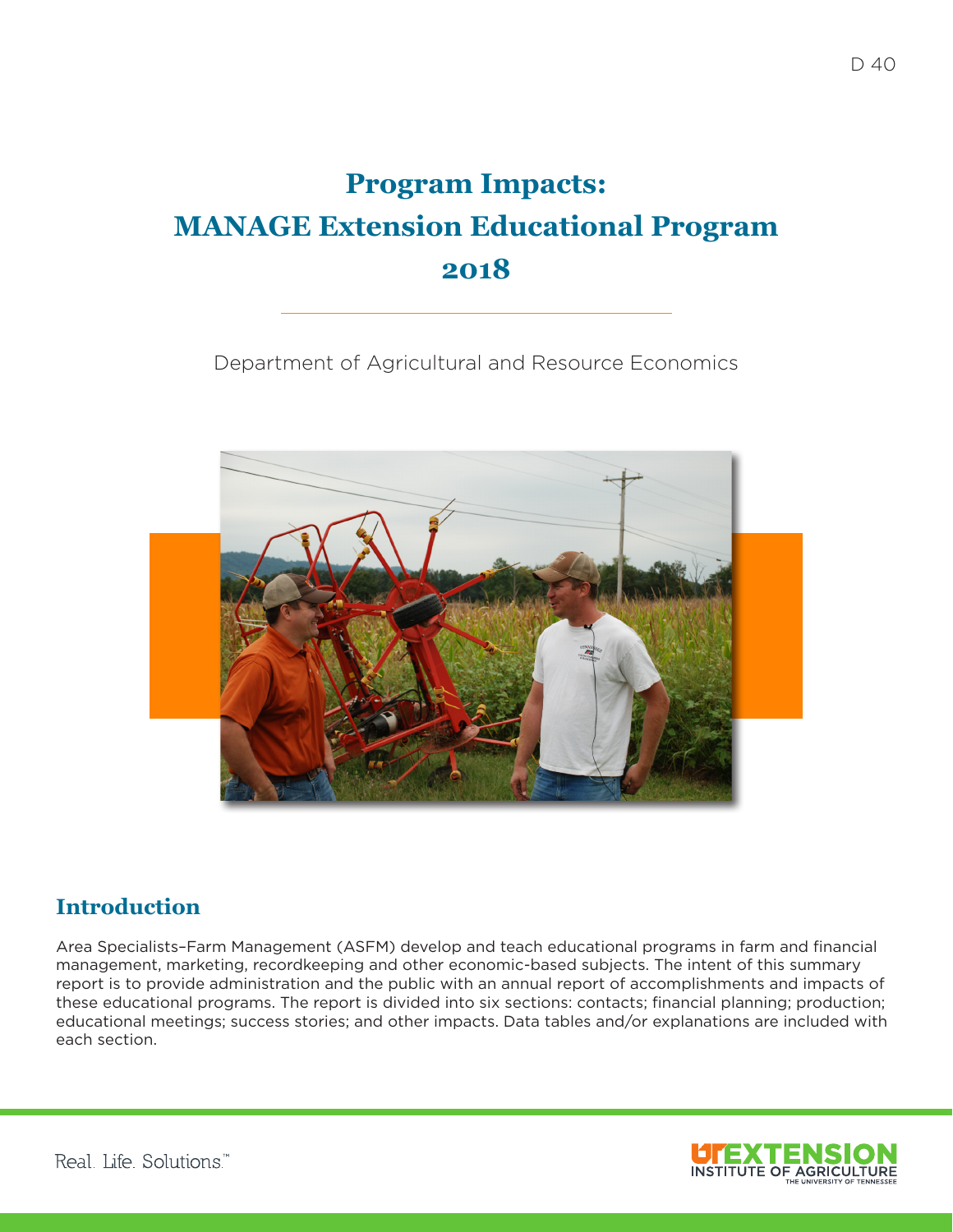## **Contacts**

#### **Table 1. Direct Contacts**

| Direct Mail/Telephone | <b>Extension Office</b> | <b>On-Site Visits</b> | <b>Group Meetings</b> | Total  |
|-----------------------|-------------------------|-----------------------|-----------------------|--------|
| 4.271                 | 436                     | 2.154                 | 13.705                | 20,566 |

From Table 1, ASFM contacted over 20,500 people as a part of their educational programming. Strength is noted in group meetings and in on-site visits.

## **Financial Planning**

#### **Table 2. Financial Planning**

| <b>Farm Financial</b><br><b>Analyses</b> | <b>Balance Sheets</b><br><b>Developed</b> | <b>Complete</b><br><b>Financial Plans</b><br><b>Developed</b> | Average Debt/<br><b>Asset Ratio</b> | <b>Average Net</b><br>Worth |
|------------------------------------------|-------------------------------------------|---------------------------------------------------------------|-------------------------------------|-----------------------------|
| 140                                      | 123                                       | 119                                                           | 0.46                                | \$1,486,398                 |

One of the mainstays of the MANAGE educational program is its emphasis on farm-level financial planning. The financial planning comes in various forms, depending on the needs of the farm families. In 2018, 140 farm-level financial planning educational sessions were held, resulting in 119 complete financial plans (Table 2). These plans include base, or current farm enterprises, compared to potential enterprises which can assist farmers in selecting more profitable farming methods and making better financial decisions. The average debt/asset ratio in Table 2 shows that, on average, farm families owe 46 cents for every dollar of the value of their farm assets. That debt load underscores the value and opportunity of using the MANAGE educational program. The average net worth of \$1.5 million indicates that these farm families have a vested interest in protecting and growing their farm businesses.

### **Production**

Production data are important in defining the farm situation in Tennessee and in describing the scope of the MANAGE program. The total farm crop acreage included in financial planning in 2018 was 86,052 acres. Gross income from these farms totaled \$68.8 million and net income totaled \$8.9 million. In a very real sense, the ASFM helped manage, through their on-farm financial planning, an enormous amount of acreage and income for Tennessee farm families. The relatively low profit margin between gross and net income reflects the importance of this management function.

### **Educational Meetings**

ASFMs facilitate or teach in group educational meetings across the state. In 2018, they facilitated or taught in 222 educational meetings, with a total audience of 10,829 people. Through these educational meetings, ASFMs teach such topics as budgeting, financial planning, computerized recordkeeping and other economic and production topics to agricultural producers and other educators. This audience differs from the group meetings' contacts reported in Table 2. Contacts reported in Table 2 also include contacts at meetings where ASFMs weren't facilitating or teaching sessions, such as field days, multicounty meetings, etc.

#### **Success Stories**

*Dairy Benchmarking:* Twelve dairies in southeast Tennessee completed the dairy benchmarking educational program. The dairies produced 179,238,171 pounds of milk in 2018, representing 26 percent of Tennessee milk production. The 12 dairies had a total of 7,100 cows. Each dairy received a summary of its cost structure and a comparison with the group average. Multiple producers in the group stated it was one of the best